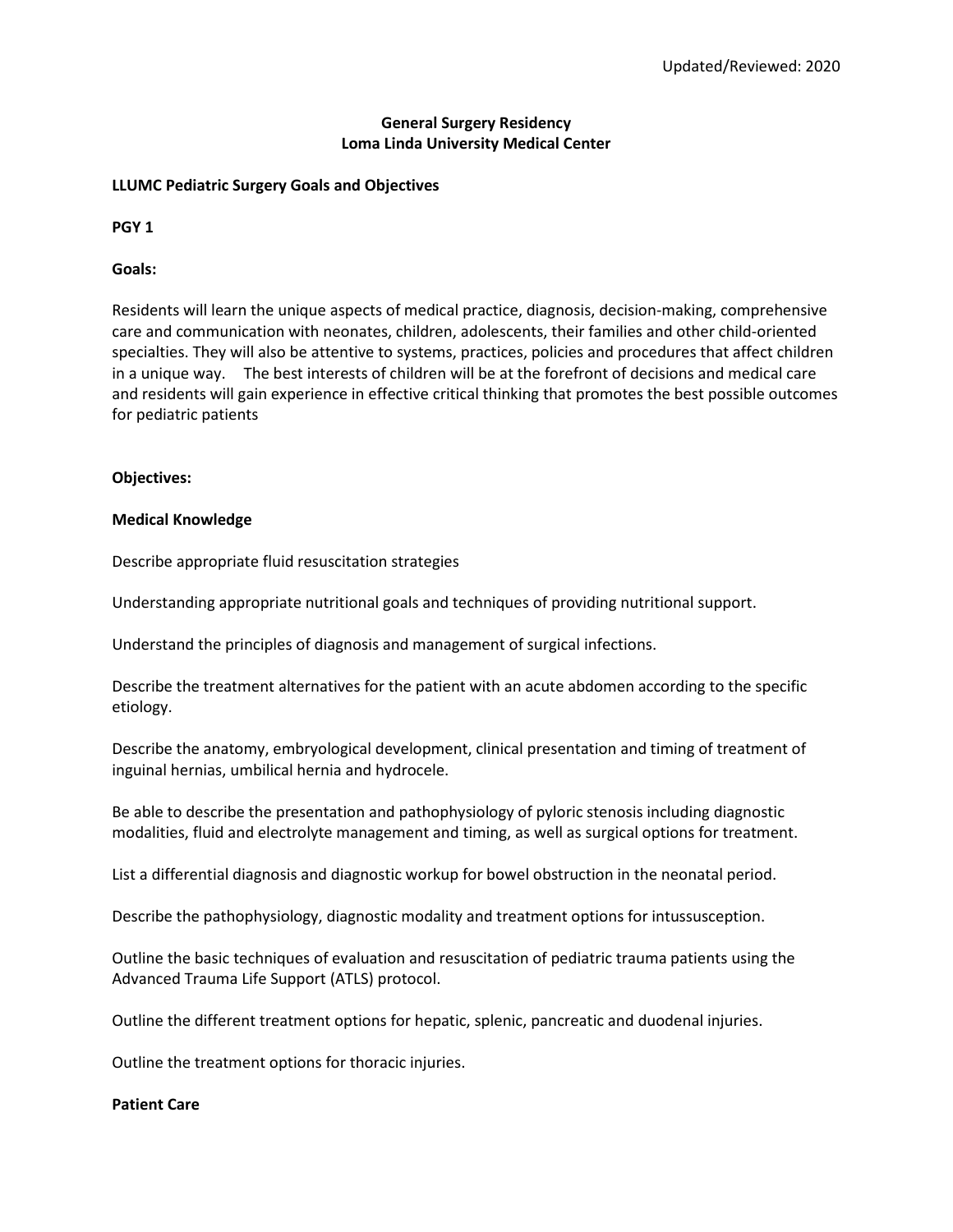Establish basic proficiency in providing pre-operative and post-operative care (writes appropriate pre-op and post-op orders for floor patients, handles nursing calls appropriately, and manages most routine post-operative care with supervision).

Take an appropriate history to evaluate patients with general surgical issues to include:

- a. A complete history of present illness
- b. Presence of any co-morbidities
- c. A review of social and family history impacting the present problem
- d. A complete review of systems

Demonstrate basic skills in the physical examination of the general surgery patient with a special emphasis in recognition of the surgical abdomen.

Develop basic skills in evaluation and interpretation of the different diagnostic modalities including: X-Rays, ultrasounds, CT scans, Contrast studies and MRIs.

Discuss treatment options, risks and potential complications of patients with pediatric surgical issues.

Assist in the performance of general surgical and laparoscopic procedures.

Demonstrate skill in basic surgical techniques, including:

- $\clubsuit$  Knot tying
- Exposure and retraction
- **•** Knowledge of instrumentation
- **A** Incisions
- **Closure of incisions**
- Establishing pneumoperitoneum
- Handling of laparoscopic instruments
- **Handling of the laparoscopic camera**

Evaluate and institute management of abdominal wound problems.

Assist senior residents in pre and post-surgical operative care for patients on the Pediatric Surgery service.

Assist in closure of abdominal incisions and exhibit advancing skill in suture technique.

Be able to apply and remove all types of dressings.

Make and close a variety of incisions and tie knots using sterile technique.

Develop and awareness and participate in the evaluation and treatment of non-accidental trauma victims.

# **Professionalism**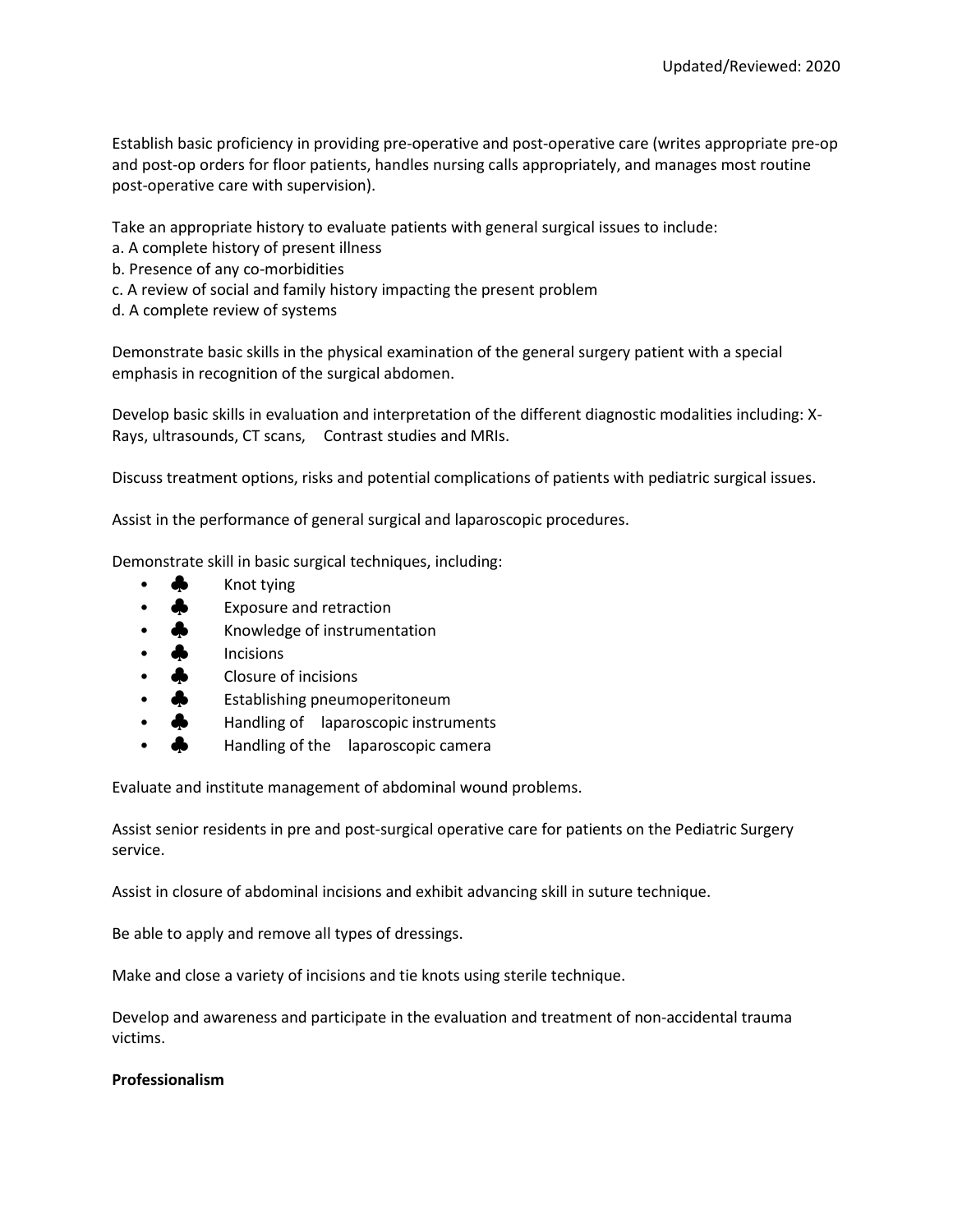The resident should be receptive to feedback on performance, attentive to ethical issues and be involved in end-of-life discussions and decisions.

Understand the importance of honesty in the doctor-patient relationship and other medical interactions.

Treat each patient, regardless of social or other circumstances, with the same degree of respect you would afford to your own family members.

Learn how to participate in discussions and become an effective part of rounds, attending staff conference, etc.

Complete all assigned patient care tasks for which you are responsible or provide complete sign out to the on-call resident.

Maintain a presentable appearance that sets the standard for the hospital; this includes but is not limited to adequate hygiene and appropriate dress. Scrubs should be worn only when operating or while on call.

Assist with families of critically injured/ill patients and guidance of families towards or through difficult decisions.

Demonstrate mentoring and positive role-modeling skills toward medical students.

Provide an appropriate orientation to other PGY 1's that are about to rotate through the pediatric surgery service.

#### **Systems-Based Practice**

Understand, review, and contribute to the refinement of clinical pathways

Understand the cost implications of medical decision-making

Partner with health care management to facilitate resource efficient utilization of the hospital's resources.

Describe in general terms the benefits of clinical pathway implementation

Develop a cost-effective attitude toward patient management.

Develop an appreciation for the benefits of a multi-disciplinary approach to management of critically ill surgical patients.

Comply with the Health Insurance Portability and Accountability Act of 1996 (HIPAA) regulations regarding patient privacy and confidentiality.

Demonstrate knowledge in steps and conduct during major surgical procedures.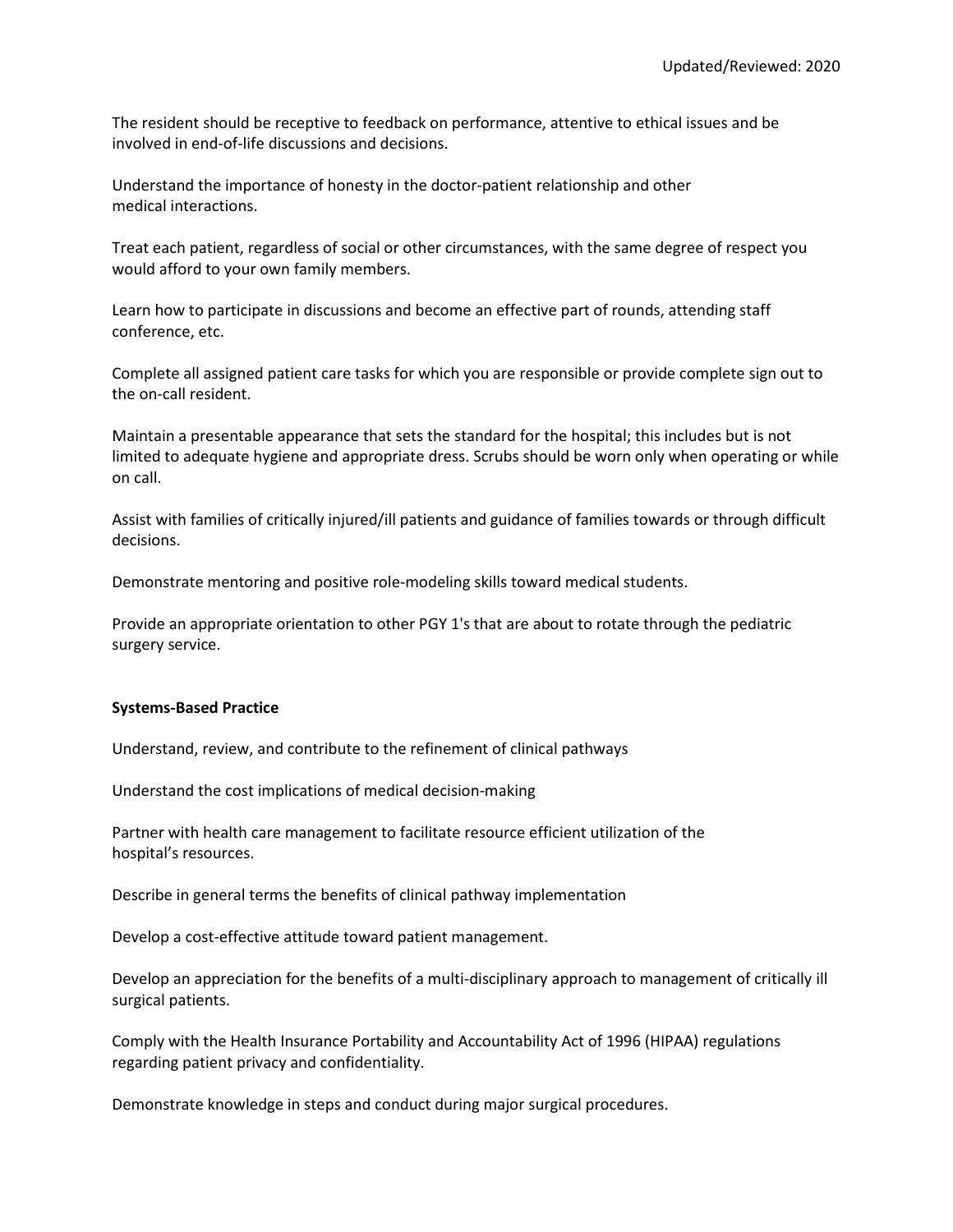Have clear indications and know when it is appropriate to perform a surgical procedure.

Have an understanding of when it is not appropriate to operate.

Demonstrate knowledge of steps to be taken to have a patient ready for surgery including pre-op workup and medical clearance.

## **Practice-Based Learning & Improvement**

Demonstrate the ability to:

- Evaluate published literature in critically acclaimed journals and texts
- Apply clinical trials data to patient management
- Participate in academic and clinical discussions

Apply knowledge of scientific data and best practices to the care of the surgical patient

Facilitate learning of medical students and physician assistant students on the team.

Use the LLUMC library and databases of on-line resources to obtain up to date information and review recent advances in the care of the surgical patient.

Demonstrate a consistent pattern of responsible patient care and application of new knowledge to patient management.

Demonstrate a command and facility with on line educational tools.

#### **Interpersonal & Communication Skills**

Work as effective team members

Cultivate a culture of mutual respect with members of nursing and support staff

Develop patterns of frequent and accurate communication with team members and attending staff

Gain an appreciation for both verbal and non-verbal communication from patients and staff

Demonstrate consistent respectful interactions with members of nursing and support staff

Demonstrate consistent, accurate and timely communication with members of the surgical team

Demonstrate sensitivity and thoughtfulness to patients' concerns and anxieties.